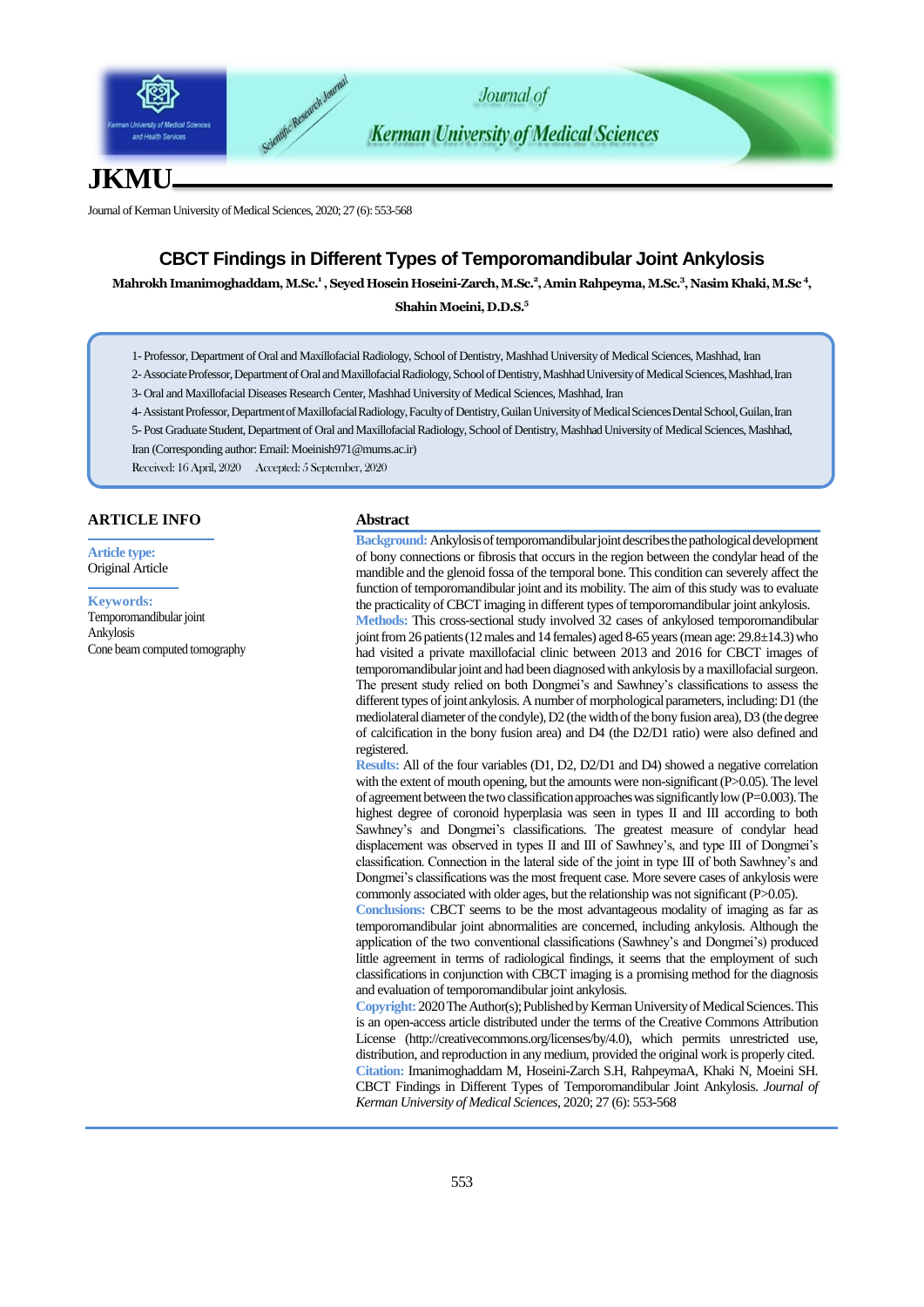# **Introduction**

The temporomandibular joint (TMJ) is one of the most complicated joints in the human body due to its particular anatomy and function (1).

The term TMJ ankylosis is used to refer to the pathological development of bony connections or fibrosis in this joint, which seriously impairs its function and mobility. These connections can occur between the condylar head of the mandible and the glenoid fossa of the temporal bone, or between the certain tissues of the mandible (soft / hard) and the maxilla, the zygomatic bone, or the skull base. Such condition has dramatically negative effects on the patient's physical and mental health, causing a low quality of life (2).

TMJ ankylosis usually occurs before ten years of age but can be present at any age. It is commonly seen in patients within 20-30 years of age, and is more prevalent among males than females (1:2 vs. 1:4). The unilateral type has been reported to be more common than the bilateral type. Ankylosis of joint can be the true or false type. In the former case, the damage causes intra-articular connection of the condyle to the glenoid fossa, while in the latter type, the joint can become hypomobile due to extra-articular causes, such as: hyperplasia of the coronoid process, untreated fracture of the zygomatic arch, dental surgery, radiation fibrosis of the temporal muscle and neurological or psychological disorders (3).

Trauma has been recognized as the most common and important cause of TMJ ankylosis, and the severity of ankylosis is dependent upon the patient's age and the type of trauma (4, 5).

After trauma, local or systemic infections, for example: otitis media, mastoid inflammation, severe dental infections, tuberculosis, gonorrhea and scarlet fever, are the second most frequent cause of ankylosis. Some systemic diseases such as ankylosing spondylitis, rheumatoid arthritis and psoriasis have been reported as possible etiologic agents in less than 10% of cases (4-6).

There are several imaging techniques with varying degrees of success in the evaluation of a clinical condition to assess the changes in TMJ following a trauma, degenerative disorders or deformations (7, 8).

Conventional X-ray and tomography of TMJ have limited application since they may generate deformed or unsharp images, some with overlapping structures (9, 10).

Imaging techniques like MRI and ultrasound are specifically used for the assessment of the TML disk and soft tissue (11).

CT is another method for radiographic assessment of TMJ, which is superior to tomography in revealing minor changes on the TMJ surface. A CT image can display pathological changes such as osteophyte, condylar head erosion and fractures, ankylosis, dislocation and growth-developmental disorders. It has sensitivity and specificity rates of 70% and 100% respectively for the assessment of bone changes (12).

The development of CT and MRI (coronal CT in particular) has improved the assessment of the TMJ region by providing undisrupted images which delivered far better views than traditional films (13).

Recently, MRI has significantly aided the practice of TMJ radiography and has enabled imaging of ankylosis/fibrosis. However, CT is still superior to MRI in showing bone abnormalities.Since coronal CT is capable of fully determining the extent of abnormality, it has been readily adopted by surgeons. Coronal CT is exclusively useful for evaluating patients with ankylosis, and appears to be valuable in the workup before the treatment (9).

Although CT and MRI are gold standards in radiological detection of mandibular condyle fractures and ankylosis of temporomandibular joint, several factors have, in reality,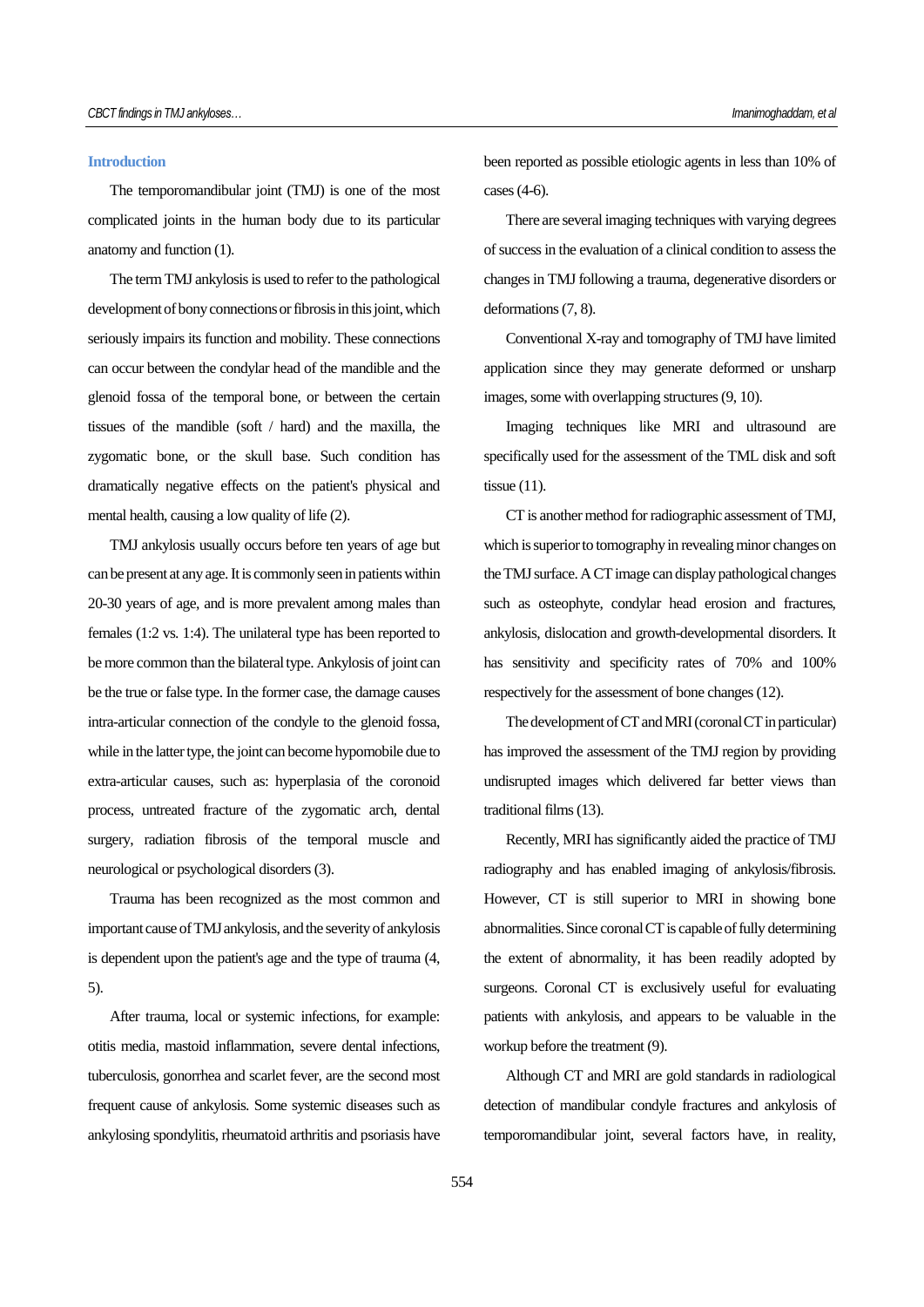limited the routine use of CT for the mentioned purpose, such as: the high radiation dose in CT, inaccessibility in certain regions, high cost and thus being unaffordable for low-income patients (10, 14, 15) .

Accurate radiology and clinical assessment could be of great help to the management of TMJ ankylosis. For instance, repositioning the musculofascial flap of the temporalis has proved successful in preventing reankylosis(16).

CBCT has recently become the imaging modality of choice for TMJ radiography and diagnosis of TMJ ankyloses (17-20).

CBCT can provide images of bony structures with a relatively high spatial resolution, while offering a reduced imaging dose compared to CT (21, 22).

Therefore, the application of CBCT to assess the severity of TMJ ankylosis seems to be a promising approach (10). Since no study involving the use of CBCT in this field has been conducted in Iran, the current study was designed to evaluate the CBCT results of various types of temporomandibular joint ankylosis.

# **Materials and Methods**

A total of 32 ankylosed temporomandibular joints from 26 patients (12 males and 14 females) aged 8-65 years (mean age: 29.8±14.3) were included in this cross-sectional study. All of these patients had history of trauma and this problem had caused TMJ ankylosis. These patients had referred to a private maxillofacial clinic between 2013 and 2016 for CBCT imaging of TMJ, and the diagnosis of ankylosis had been established by a maxillofacial surgeon based on the clinical finding of the history of progressive difficulty in opening the mouth. CBCT was necessary for the diagnostic and therapeutic assessment of these patients. All of the CBCT images had been obtained using a Planmeca Promax 3d device and operating in FOV 90×100, Voxel size 200µm, 88KVp, 8mAs, 12s. The software for processing the radiograph was Planmeca romexis 5.3.2.Based on the patients' clinical circumstances, some of the images had focused on the frontal plane of TMJ and others on the joint orientation. All images had been taken with the mouth closed and the maximum occlusion of the teeth. In this study, both the archived images of patients diagnosed with ankylosis (provided by a maxillofacial surgeon) and those of new patients (referred to radiology clinics by a maxillofacial surgeon for CBCT imaging) were used. New patients with obvious signs of TMJ ankylosis for whom the surgeon requested a CBCT image in order to complete their treatment process were selected. These patients had a history of progressive limited mouth opening or a long history of limited mouth opening.

Sawhney's classification of the different types of TMJ ankylosis, which is a common classification, was used in the assessment of CBCT images. Based on this classification, there are four types of ankylosis. In type 1, the condyle head is flattened or deformed, but lies near the articular surface with dense fibrous connections. In type 2, the condyle head is flattened or deformed, but is still recognizable in close contact with the articular surface, representing a bony fusion. In type 3, a bony bridge passes between the mandible ramus and the zygomatic arch. The condyle head is displaced and atrophic, remaining connected to the median part of ramus. In type 4, there is a wide bony block between the ramus and the articular surface that has completely replaced the articular structure (23, Fig. 1).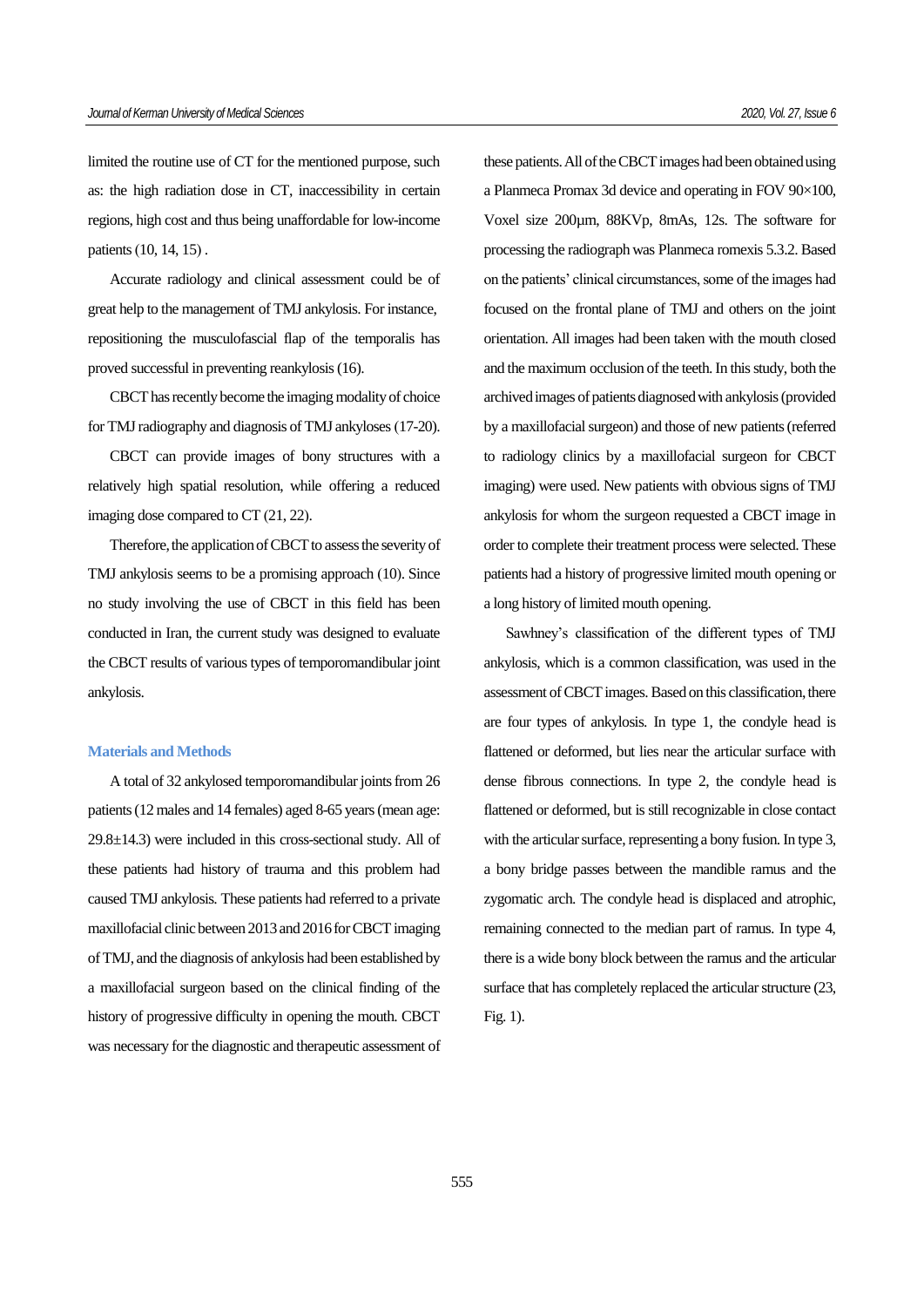

Figure 1. Sawhney's classification: A) Type I, B) Type II, C) Type III, D) Type IV

For further evaluation and comparison, Dongmei's classification was used in addition to Sawhney's. According to this classification, TMJ ankylosis types are as follows: type  $A_1$ , fibrous ankylosis without any bony fusion in the joint, type A2, ankylosis with bony connections in the lateral side of the joint, while the intact segment of the condyle is larger than half of the condyle head in the median section, type  $A_3$ , similar to  $A_2$ except that the intact condylar segment is smaller than half of the condyle head and type A4, ankylosis with complete bony connections around the joint (13, Fig. 2).



**Figure 2.** Dongmei's classification: A) Type II, B) Type III, C) Type IV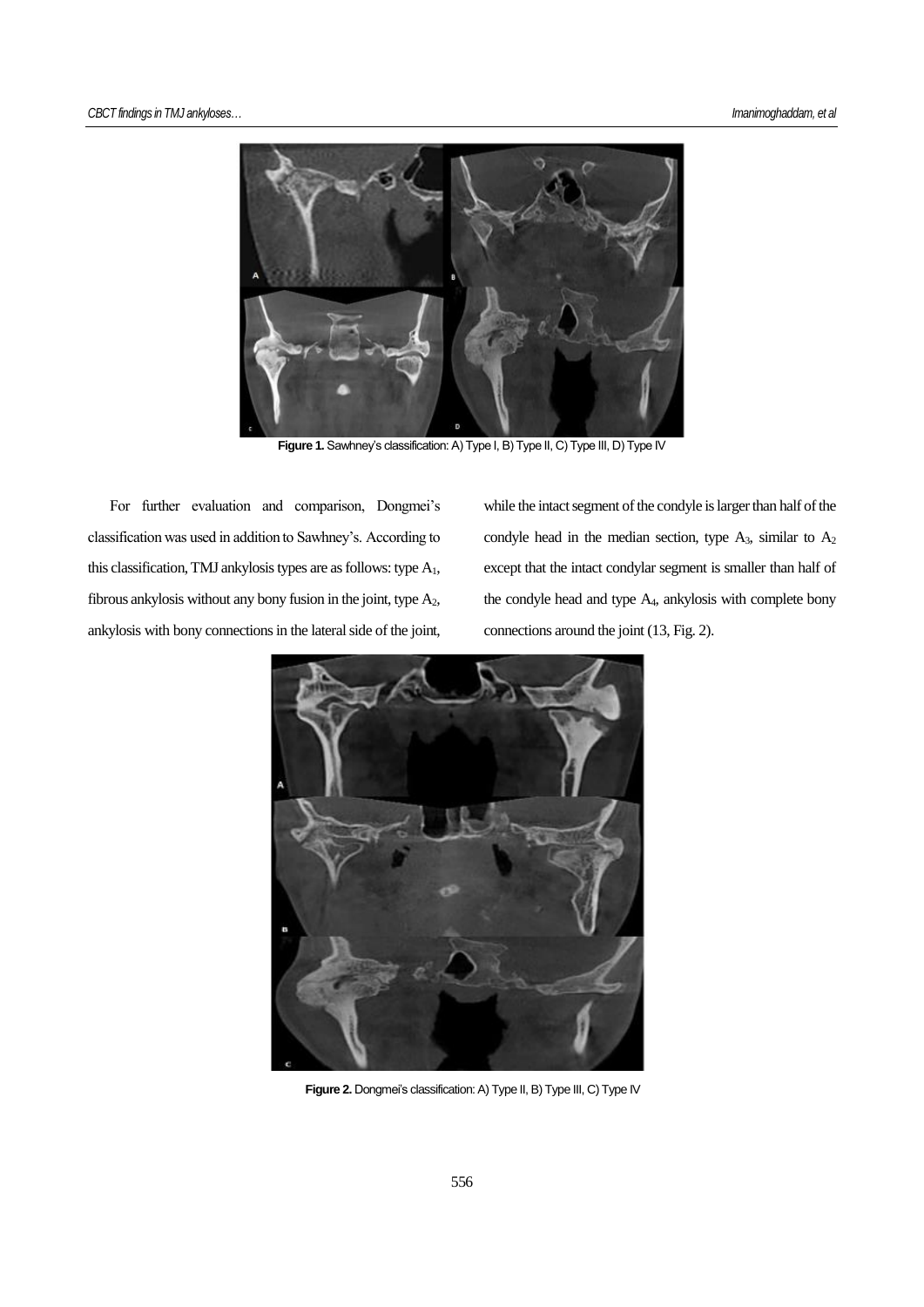In this study, age and sex of the patients, history of trauma, ankylosis type based on both Sawhney's and Dongmei's classifications, growth of the condyle-glenoid fossa connection, medial displacement of the condyle head (Fig. 3), hypertrophic coronoid process, and extent of mouth opening, were all taken into account in the investigation. The extent of mouth opening was measured by positioning a graded caliper between the two incisal edges of the maxilla and mandible teeth (while the patients were asked to open their mouth as much as possible), and was classified in four grades based on the mouth opening condition: A) does not open at all, B) opens less than 10 mm, C) opens 10 to 25 mm, D) opens more than 25 mm. The tip of the hyperplastic coronoid process extends at least one centimeter above the lower rim of the zygomatic arc (24, Fig. 4).



**Figure 3.** Medial displacement of condyle head



**Figure 4.** Hyperplastic coronoid process: A) Sagittal view, B) 3D view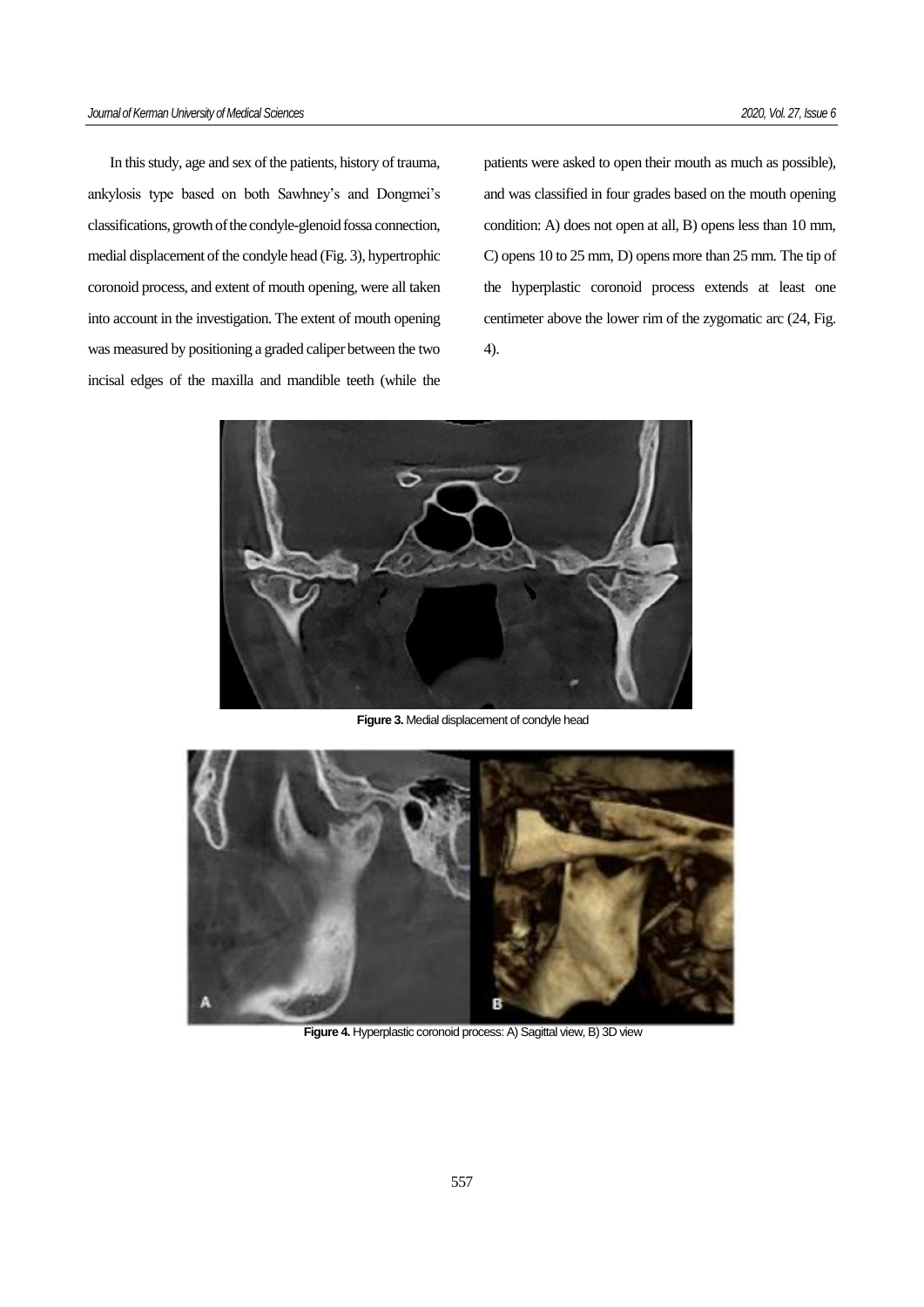The growth of the condyle-glenoid fossa connection was also divided into partial and total

adherence. Partial connection was subdivided into lateral and medial forms (Fig. 5).



**Figure 5.** Type of condyle-glenoid fossa connection: A) Medial, B) Lateral, C) Total

A number of morphological parameters were defined as follows. Bony mass diameter (D1) was considered as the distance between the lateral and medial poles of the involved condyle (Fig. 6a). Width of the bony connection (D2) was the distance between one lateral condylar pole - in case that there was a connection from the lateral condylar head - and the most prominent point at the bony fusion area towards the joint space (Fig. 6b). D3 denoted the degree of calcification in the bony fusion area, and was divided into two types: type 1) incomplete calcification with a radiolucent zone (presence of intact joint space), type 2) complete calcification without any radiolucent zones (Fig. 7). D4 was representative of the D2/D1 ratio (10).



**Figure 6.** Morphological parameters: A) Bony mass diameter (D1); B) Width of the bony connection (D2)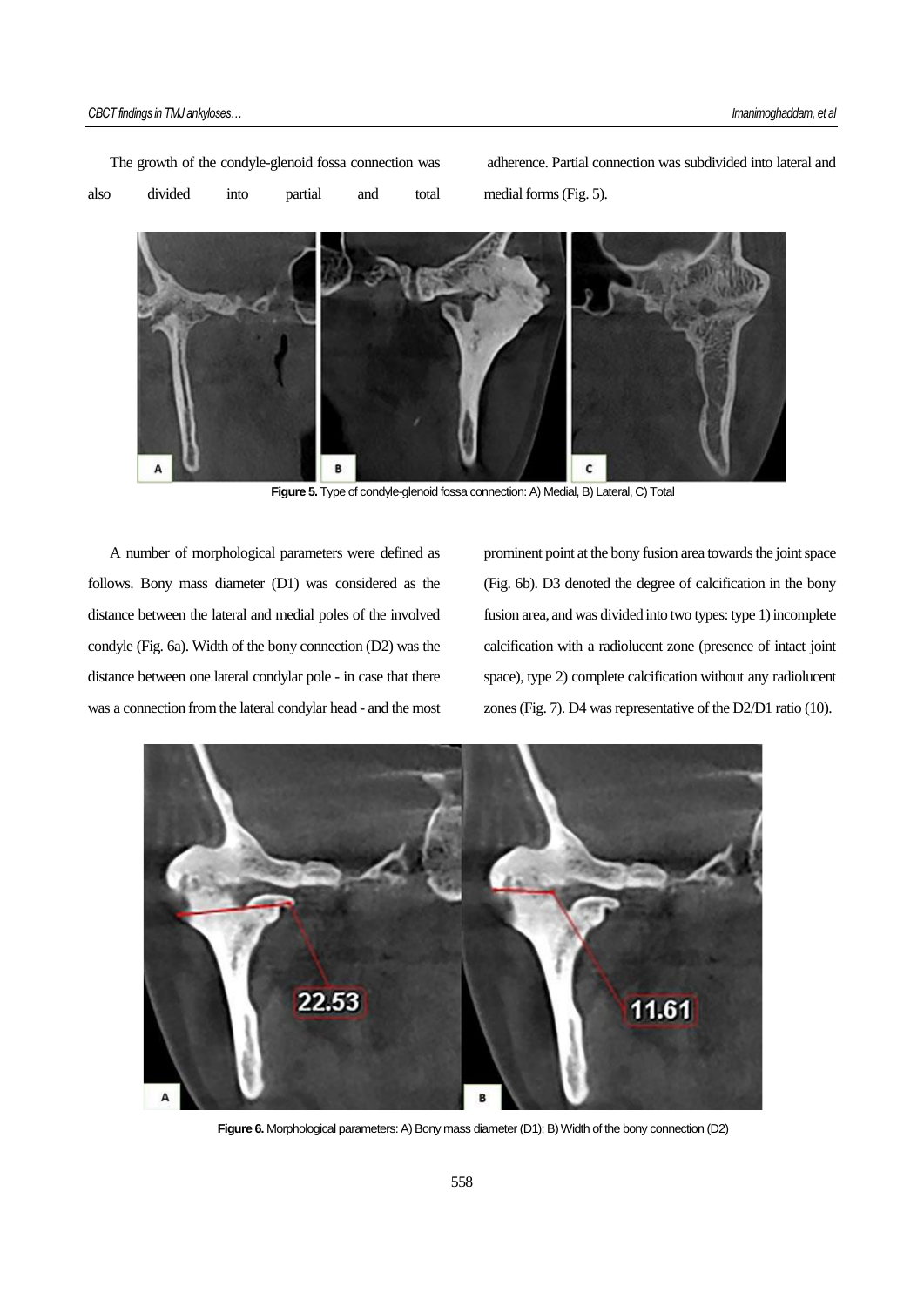

Figure 7. Degree of calcification in bony fusion area (D3): A) Type 1, incomplete calcification with a radiolucent zone (presence of intact joint space); B) Type 2, complete calcification without any radiolucent zones

Sagittal images were oriented exactly perpendicular to the long axis of the condyle, and the coronal images parallel to this axis, with a distance of 1 mm between these slices. 1-mm slices spanned the entire joint area. To measure D1 and D2 variables, five middle slices were employed with a diameter that matched the maximum width of the bony fusion area in each joint. The measurement was calculated as the average of these five slices.

#### **Statistical methods and sampling**

In order to interpret the gathered data, SPSS software Ver. 2013 was utilized. Comparison of variables D1, D2, D3, and D4 for the condyles with and without protrusive or lateral condylar path was performed using an independent t-test. Kappa test was used to measure the agreement level between Sawhney's and Dongmei's classifications. Mann-Whitney test was employed to evaluate the frequency of classification of Sawhney's and Dongmei's variables in two groups which were defined based on the presence or absence of: choroid hyperplasia, condylar head displacement, osteophyte, erosion, and dysphagia. Mann-Whitney test was also used to evaluate

the frequency of distribution of Sawhney's and Dongmei's classification variables in regard to partial and total condylar connections. Kruskal-Wallis test was selected as the method for calculating the frequency of Sawhney's and Dongmei's classification variables with respect to the condylar location on the sagittal plane. In order to investigate the relationship between D1-4 variables and the extent of mouth opening as well as extrusive or lateral luxation, Spearman's correlations coefficient and ordinal regression were used. The statistical significance level was set at P=0.05. All tests revealed statistically meaningful results (P< 0.05).

# **Ethical considerations**

In view of the fact that all patients with suspected ankylosis required CBCT imaging for the establishment of diagnosis, there was no ethical issue for consideration. The Ethical Approval Code issued for this study is IR.mums.sd.REC.1395.113.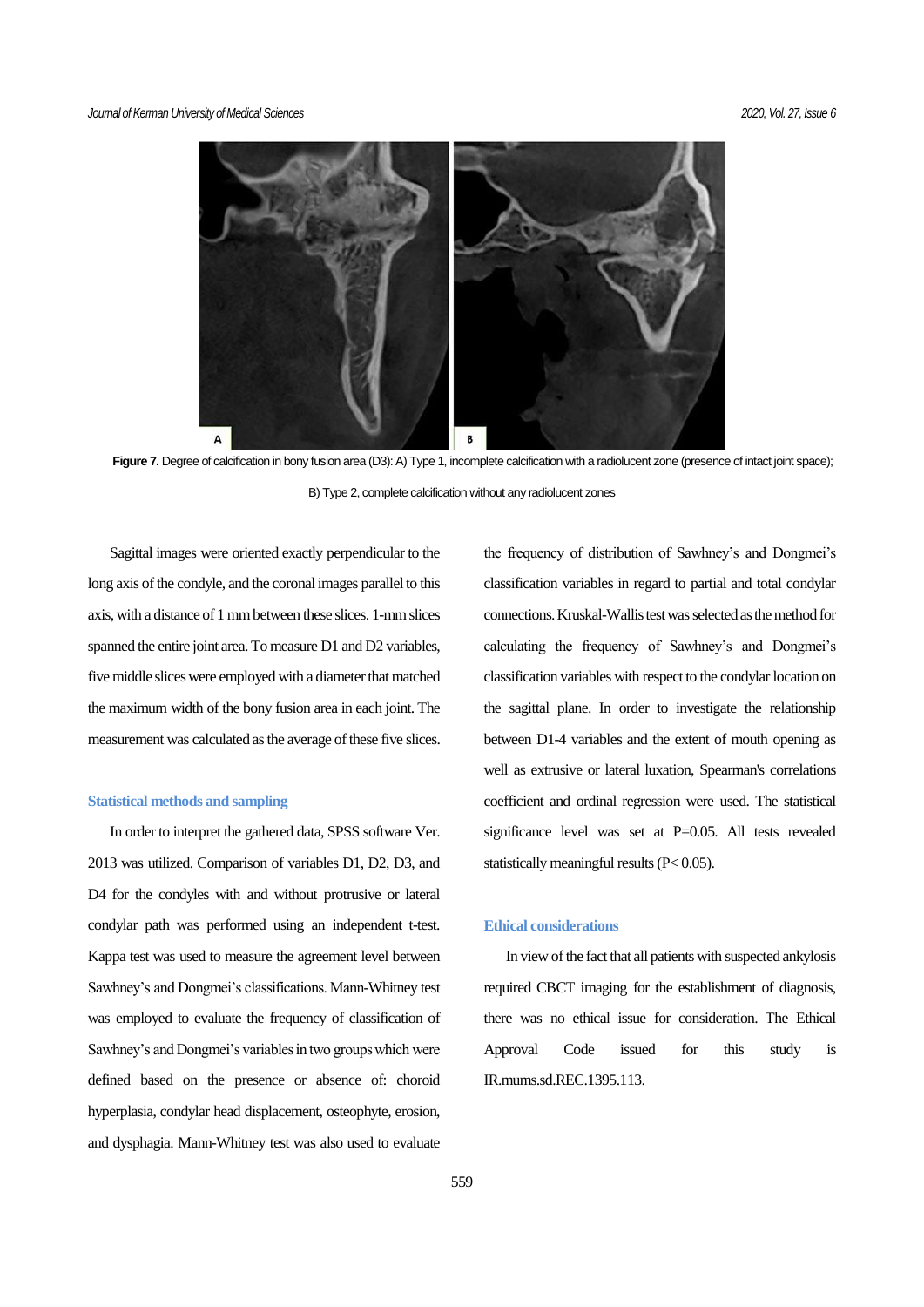#### **Results**

This study included 26 patients; 12 males and 14 females, aged 8-65 with a mean age of 29.8±14.3 years. Four out of 12 men and 2 out of 14 women had two affected condyles. Thus, 32 condyles were assessed in total. In this study, 87.5% of the ankylosed condyles had a history of trauma.

Both Sawhney's and Dongmei's classification variables showed a slightly positive correlation with age. In other words, each of these variables increased with an increase in age; that is, more serious forms of ankylosis were more common in older ages and vice versa. The intensity of the relationship, however, was not significant (P>0.05).

All four variables of D1, D2, D3 and D4 were negatively correlated with the extent of mouth opening, but the correlation was not significant (P>0.05). This means that with an increase in the extent of mouth opening, the value of each of these four variables decreased and vice versa. The average of the mentioned four variables was lower in condyles with protrusive and lateral movement but the difference was not significant  $(P>0.05)$ .

According to Sawhney's classification, the frequency value of types I, II, III and IV were 3, 16, 10 and 3 respectively, while based on Dongmei's classification, the frequency value of grades I, II, III and IV were 1, 15, 14 and 2 respectively. The level of agreement between the two modes of classification was significantly low (P=0.003).

The frequency value of the group with medial condylar displacement was higher than that of the group without condylar head displacement in all types of the Sawhney's grading. Overall, the average value of Sawhney's classification variables was greater in the group with condylar head displacement relative to the group without condylar head

displacement, but this difference was not statisticallysignificant (P>0.05). The highest degree of condylar head displacement was observed in Sawhney's types II and III. The average value of Dongmei's classification variables was significantly higher in the group with condylar head displacement compared to the group where this was not observed (P=0.028). The highest degree of condylar head displacement was seen in Dongmei's type III.

Lateral condylar connection (19 cases, 59.4%), medial condylar connection (9 cases, 28.1%) and total adherence of the condylar head (4 cases, 12.5%) were the most frequent connections of condylar head, respectively. Accordingly, the lateral connection in Sawhney's type III displayed the highest frequency among these three connection types within this classification method. Overall, there was no significant correlation between the three types of condylar head connection  $(P>0.05)$ .

Based on Dongmei's classification, there was a significant difference between the three types of condylar head connection. In pairwise comparison of these connection types, a significant correlation was only observed between the medial and the total adherence types  $(P<0.05)$ . In this sense, the lateral connection in Dongmei's type III exhibited the highest frequency among the three different connection types within this classification approach. In more severe grades of Sawhney's and Dongmei's classifications, most condylar head and glenoid fossa connections existed in the lateral side of the joint.

The average values of Sawhney's and Dongmei's classification variables were higher in the group with coronoid hyperplasia than in the group in which it was absent, but the difference was not significant (P>0.05). The highest degree of coronoid hyperplasia was seen in Sawhney's type II grade.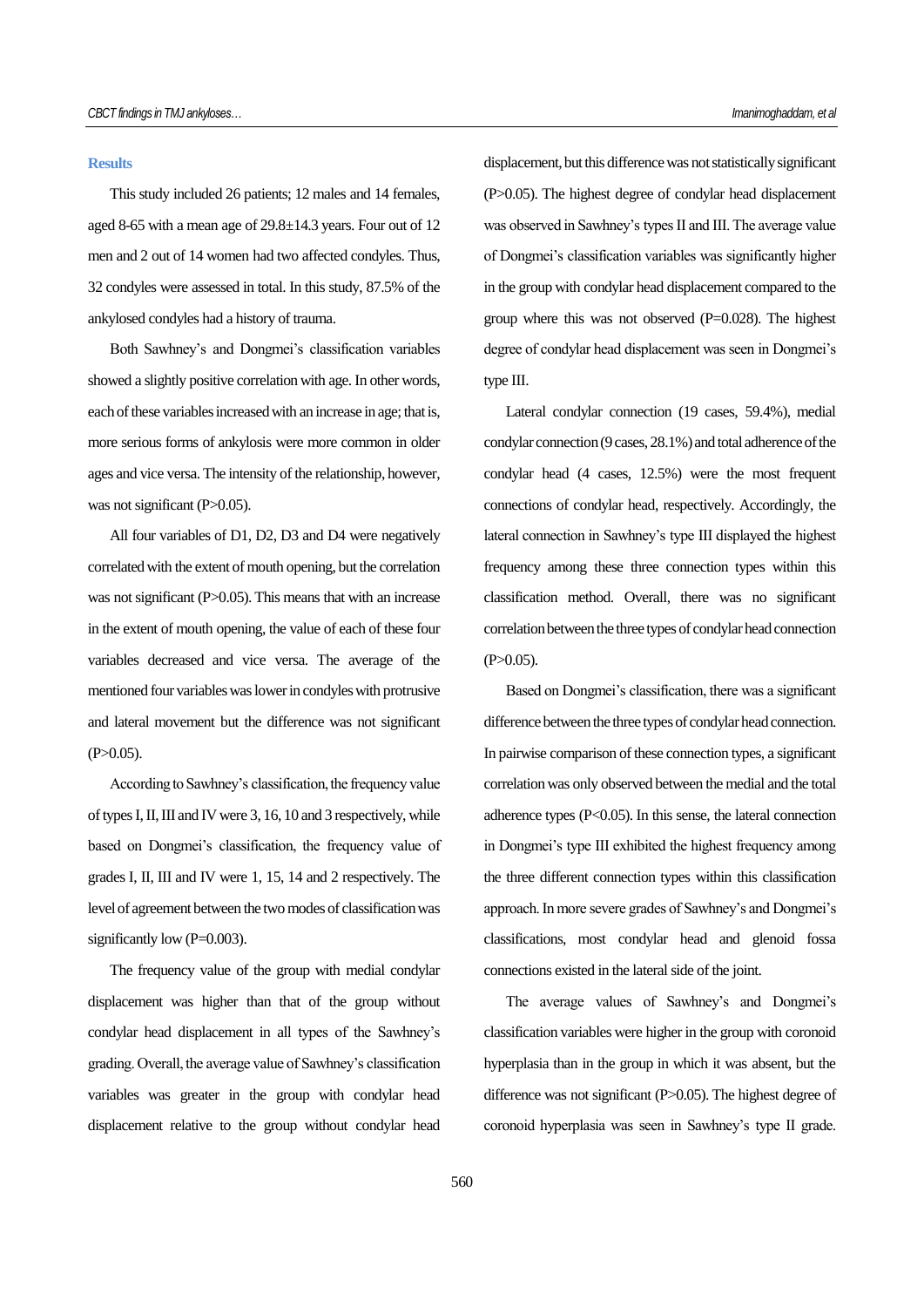According to Dongmei's classification, the highest degree of coronoid hyperplasia was related to types II and III.

### **Discussion**

Ankylosis of temporomandibular joint is a debilitating condition and often adversely affects the quality of life of patients. It commonly affects mastication, digestive system, speaking, individual appearance and oral health of the patients (14, 25-27).

In this study, two methods of Sawhney and Dongmei classifications were used to classify the condyles affected with ankylosis. Dongmei classification gives this idea to the surgeon that it is not necessary to resect the intact condyle fragment that has been medially displaced and it is large enough to withstand the force (13).

In this study, 32 condyles from 26 patients with an age range of 8-65 years (mean age of 29±14.3) were investigated. In whole, 28 out of 32 condyles had a history of trauma in the past. Five patients with unilateral involvement of the joints were younger than 11 years, while in Malik *et al.*study, there was no case of ankylosis aged less than 11 years and they have claimed that the facial bone fractures are relatively uncommon in children, which is probably due to the elasticity of bones in them (28). Dahlstrom *et al.* stated that although complications due to trauma are less frequent in children than in adults, children under 11 years are also susceptible to TMJ ankylosis (29). Other studies have also noted that TMJ ankylosis usually begins before ten years of age but can be detected in any age. They concluded that the patient's age at the time of injury is considered as an important factor in assessing maxillofacial deformities in TMJ ankylosis. Injury during childhood causes imperfect osteogenesis of cartilage in ankylosis process and

along with the absence of muscular guidance during the process of mandibular growth, results in extensive maxillofacial changes in patients, including unilateral intra-capsular ankylosis (3, 30, 31).

Trauma was recognized as the most common cause of ankylosis in our study (28 of 32 condyles, 87.5%), which was in agreement with several previous studies (2-6, 10, 13, 14, 30, 32-35). Aggarwal and his colleagues reported that a joint more affected with trauma (which is morphologically disrupted) is expected to show amore severe type of ankylosis (9). In a study on 70 patients, Sawhney attributed larger bony mass of ankylosis to more severe traumas (23).

In Ferretti *et al.*study, the risk of ankylosis was 13.3 times higher in joints with medial condylar displacement than that in other types of condylar fractures. They also stated that even if the risk of ankylosis in joints having fracture with medial condylar displacement be equal with other types of condylar fractures, due to a higher incidence of the former type of fracture compared to other fractures, there will be a higher number of ankyloses as a result of this type of damage (33). In Ferretti's study, 75% of the condyles affected with ankylosis that had a history of trauma had been medially displaced, which was more frequent in Sawhney's types II and III cases. Furthermore, the average Dongmei's classification variable was significantly higher in the group with medial condylar head displacement compared to the groups lacking it (p=0.028). According to Dongmei's classification (in the coronal plane), bony connection occurs in lateral direction of the joint and the remaining part of the joint in medial direction is an important factor in determining the type of ankylosis. Thus, medial displacement of the injured condyle can be assessed.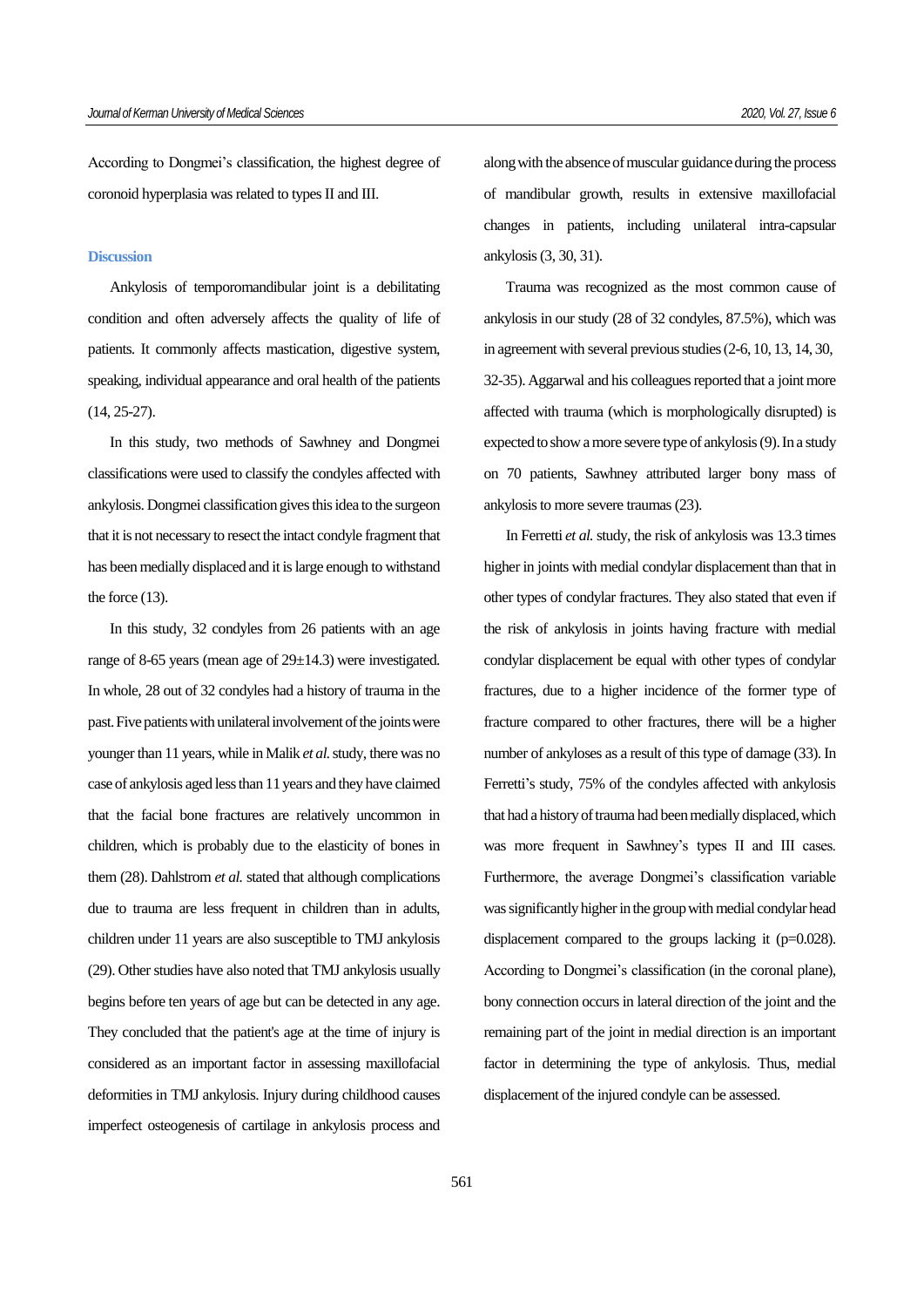According to Ferretti and his colleagues, an increased risk of ankylosis after medial displacement of a fractured condyle is due to the following reasons. Firstly, elimination of condyle as a vertical support enables a closer fracture surface to the base of the skull, which increases the likelihood of trans-articular bone fusion. Secondly, condylar head displacement creates a cavity that is quickly filled with blood and leads to hematoma. The hematoma disrupts the periosteal covering and the joint capsule secretes beyond the old site of condylar head. They also stated that condylar fractures with medial displacement in a patient having bilateral condylar fracture can be a major risk factor for ankylosis due to the lack of movement (33).

In 1982, Rowe reported that ankylosis can be a result of sagittal fracture of the condyle (36). In addition, Duan and colleagues have reported that type III sagittal condylar fractures are associated with disk displacement, which is a high-risk condition for TMJ ankylosis (37). Animal studies also have showed that sagittal condylar fractures can lead to severe TMJ injury and the changes can subsequently progress to TMJ ankylosis (38) .The results of Deng *et al.* study suggested that the lateral ptrygoid muscle mimics distraction osteogenesis effects during the repair process of sagittal condylar fracture, which is an important factor in the pathogenesis of bony TMJ ankylosis during the repair process (2). Dongmei *et al.* in their study found a strong relationship between splitting fractures of sagittal condyle with simultaneous mandibular fractures in pathogenesis description of TMJ ankylosis. Sagittal fracture mandibular condyle (SFMC) is a vertical fracture involving condylar head and capsule. They suggested that the combination of this intracapsular fracture with widening of mandible results in

lateral or lateral-superior displacement of lateral condylar pole (stump) relative to zygomatic arch, its direct contact with arch bone and fusion with the arc. This type of ankylosis is known as juxta-articular ankylosis, which occurs lateral to the articulation itself. Their justification for fusion to zygomatic arc was that the broken fragment is sagittal of cancellous bone, which is deformed and fused to the arc (39).According to the studies of Arakeri *et al.*, Anyanechi and Xiang *et al.,* condylar fractures are often associated with concomitant fractures in other regions of mandible that leads to an increase in the size (widening) of mandible arc and is related to the development of TMJ ankylosis (4, 14, 40). According to Anyanechi, the main factors associated with the development of TM ankylosis include lower age, long interval between injury and treatment of condylar fractures and simultaneous fractures of mandible and midface (14).

In the present study, the effect of four variables(D1 to D4) on the extent of mouth opening were examined. Although none of these variables had a significant relationship with the extent of mouth opening, they showed a negative correlation with the extent of mouth opening. In other words, decreased value of each of these variables (if other variables were constant) caused a lower extent of mouth opening. According to D3 variable, the chance of opening the mouth was lower in the group lacking joint space (type II) relative to the group having this space (type I). In the study of Yan and colleagues, all the D variables (except for D1) had a negative correlation with the extent of mouth opening. In their study, D2 and D3 were independent factors that had an impact on opening the mouth and the effect of D3 variable on opening the mouth was even more than D2.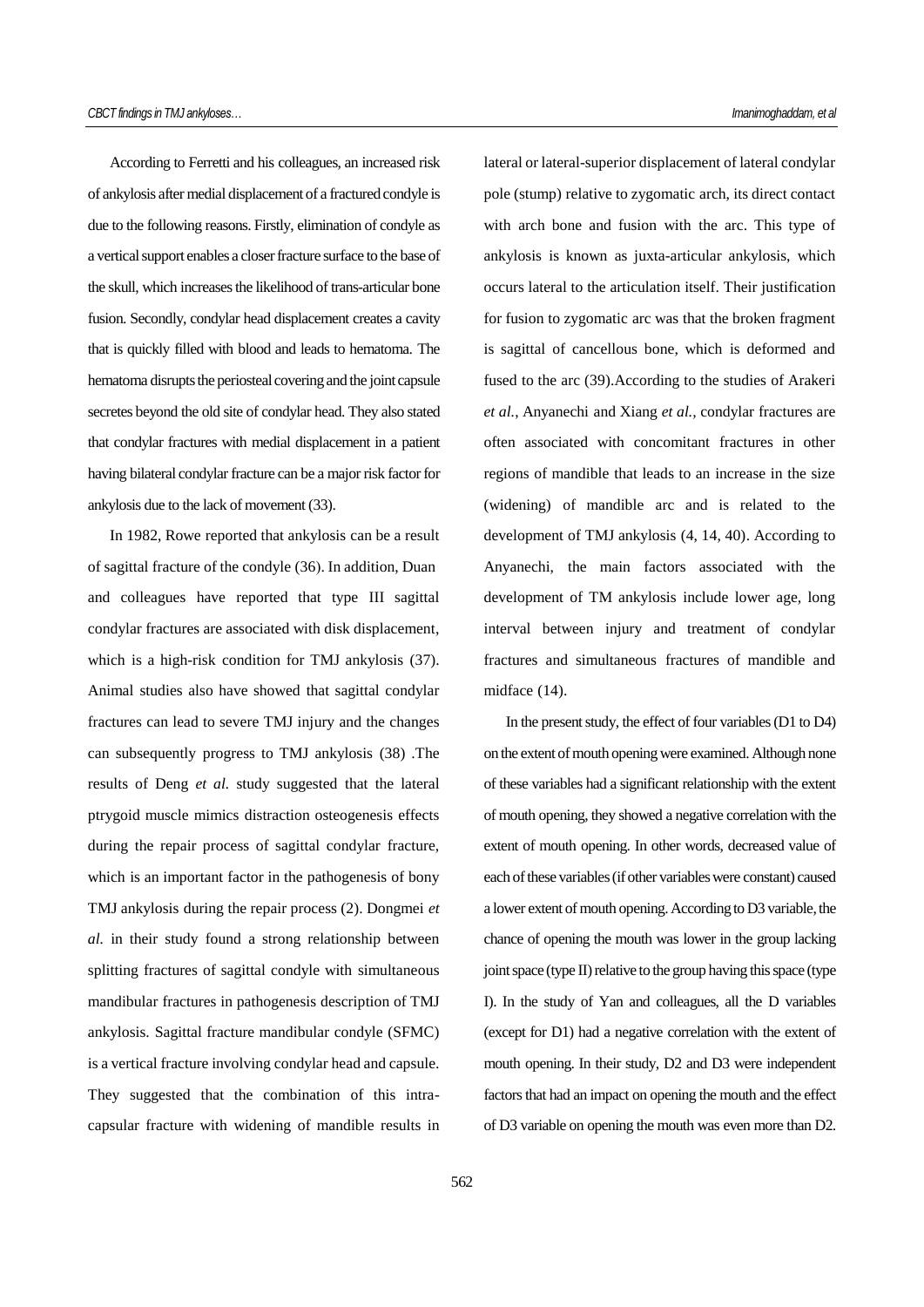They hypothesized that a radiolucent region in bone fusion area may indicate the degree of calcification in this area, which will be one of the factors influencing the mouth opening. Their results also indicated that the remaining degree of mouth opening in patients with complete bony ankylosis is probably not a function of mandible elasticity or movement in cranial sutures, but due to inadequate calcification in the bone fusion area that cannot completely limit the movement of ankylosis joint. Measurement of bone density in the area of bone fusion in terms of Hounsfield number may be a good approach to measure the degree of calcification. However, calculating this CT value is really difficult because bone fusion area is not homogeneous and there is a tiny radiolucent space [\(10\)](https://translate.googleusercontent.com/translate_f#_ENREF_10). In the study of Zhang and colleagues, a small number of patients with type III and IV ankylosis based on Sawhney's classification were able to open their mouth to a higher extent, which demonstrates that the expansion of bone fusion area is not the only factor affecting mouth opening [\(41](https://translate.googleusercontent.com/translate_f#_ENREF_40)). In addition, in the present study, the influence of four D variables on protrusive and lateral movement was also examined. The average value of all the four variables (D1, D2, D3 and D4) was lower in condyles with protrusive and lateral movement than those without these movements but this difference was not significant  $(P>0.05)$ .

In our study, D3 value was equal to 1 in 90.6% of cases, indicating that the bone mass formed in the joint ankylosis region is not homogeneous and has a radiolucent zone. In the study of Yan and colleagues, the bone mass in ankylosis area was not homogeneous in 29 out of 38 condyles (76.3%) and they stated that the radiolucent zone may be indicative of the degree of calcification in bone fusion area and it will therefore be one of the factors influencing the opening of mouth (10).

Analysis of CT features of bone ankylosis by Aggarwal and colleagues showed that the injury was not just a simple bone mass (which seemed to be plain in the images), but it was a bone mass consisting of two bony blocks separated by a radiolucent zone in most patients. In their study, they observed a radiolucent, irregular and transverse zone in a new bone, namely 49 out of 64 joints affected with ankylosis, which was more common in type II Aggarwal ankylosis (9). In our study, this radiolucent zone was more extensive in type II of both Dongmei's and Sawhney's classifications, too. Aggarwal and colleagues reported that this radiolucent zone is not indicative of a real fracture since there was no mobility or movement between the two bone masses. They also believed that this area does not show an independent joint space since no specific rupture plan was observed in the new bone mass during surgery. Aggarwal and colleagues called this radiolucent zone pseudo- fracture and believed that it probably shows a dense fibrous band between two new bone masses. The width of the pseudo-fracture zone ranged from an obvious gap to a hairline that was only visible in the bone window (9). Ferretti and his colleagues also repeatedly detected remains of fibrocartilage tissue in many TMJs afflicted with ankyloses (33), which was proven by other reports (23). All the ankylosed joints in the study of Ferretti showed a partial joint space that was probably caused by a disc within the ossified area (33). Based on the assumption of Pirok and colleagues, if ankylosis was only a simple organization along with the ossification of an intracapsular hematoma, it should have been similar to normal healing of fractures, while the ankylosis progressed during a much longer period with a radiolucent zone between bone fusion areas (42).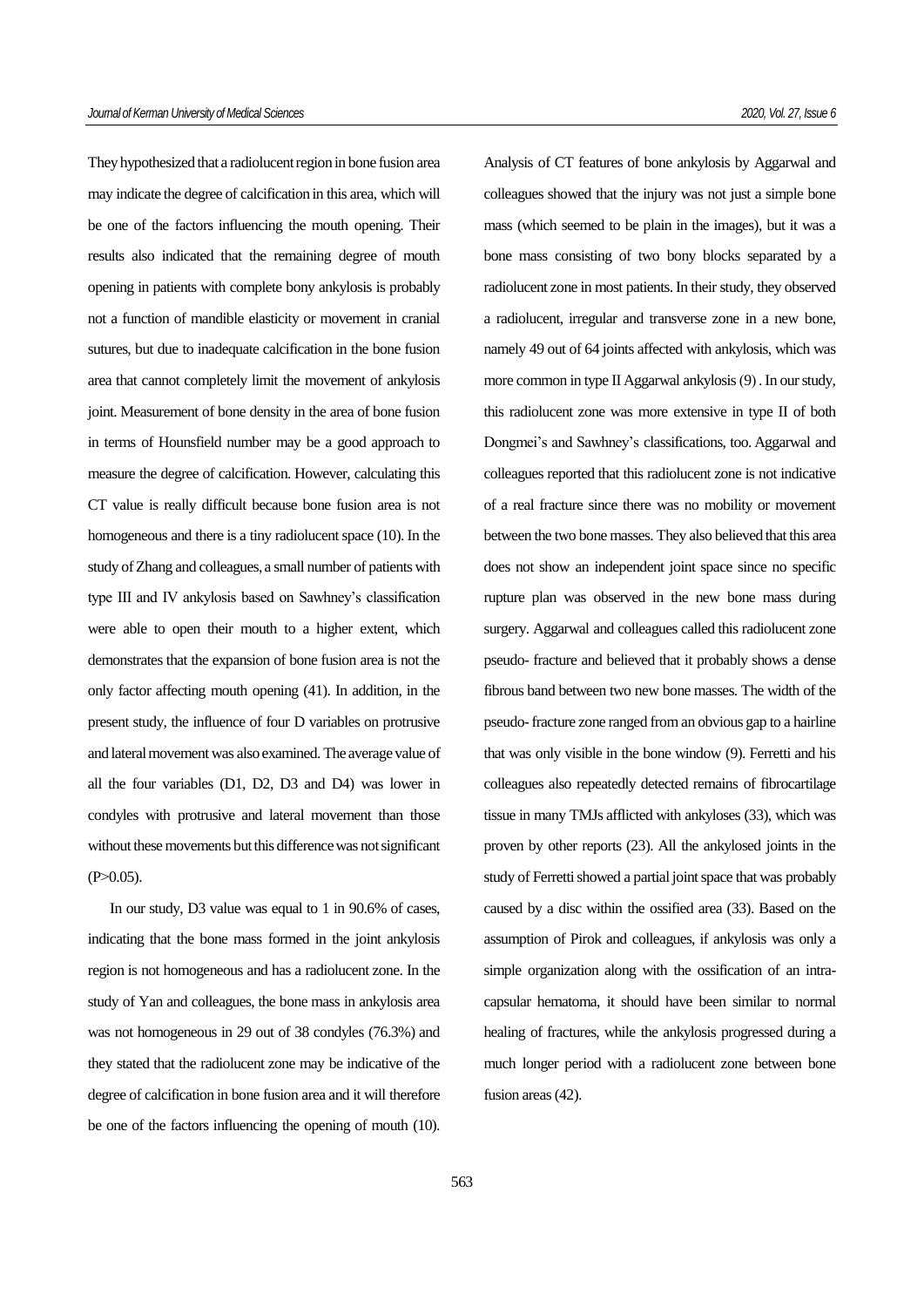In the present study, bone connection was formed in lateral side of the joint in the majority of patients (59.4%). Meanwhile, from 19 condyles with bony connection on lateral side of the joint, 16 cases had also medial condylar movement. In other words, two-third of the condyles with medial displacement were fused in the lateral side of the joint to the temporal bone. Qiu *et al.* found that in a number of patients with TMJ ankylosis after trauma, bone fusion was only present in the lateral side of TMJ, while the intact condylar head was medially displaced (43). In the study of Li and colleagues, the bony connection of lateral part of fossa with condyle was confirmed, but the space between cranial base and the remaining condyle was intact (44). Medial displacement of the fractured condylar head creates a cavity through the stretch of lateral pterygoid muscle that is quickly filled with blood and produces a large hematoma, which is subsequently ossified and is an important factor in the formation of a bony bridge in lateral joint side in TMJ ankylosis (2, 33, 45).

In this study, 65.5% of condyles affected with ankylosis showed coronoid hyperplasia**.** Approximately 57% of the ankylosed condyles with hyperplasia were in class B in terms of mouth opening and opened their mouth less than 10 mm. Previous studies have suggested that hyperplastic coronoid process causes limited mouth opening (3, 46, 47). In our study, over half of the ankylosed joints with hyperplastic coronoid had difficulty opening their mouth and could not open it more than 10 mm .Wang and colleagues have reported more extensive coronoid hyperplasia in older TMJ ankylosis with more restrictions in opening the mouth. They also

reported that a hyperplastic coronoid process could lead to restrictions in opening the mouth because of fibrosis in temporalis muscles as well as interference between the long coronoid process and the zygomatic arc. In fact, hyperplasia of coronoid process, itself, can cause restricted opening of the mouth without TMJ ankylosis even in patients without any interference between coronoid process and zygomatic bone (47). Isometric contractions of mastication system muscles may occur if the joint ankylosis lasts for a longer period, which can be a reason for elongation and thickening of coronoid process (temporalis muscle). In general, increased duration of TMJ ankylosis can increase the incidence of elongated coronoid process. In the study of Kumar and colleagues, the ankylosis period was associated with an increased incidence of coronoid process elongation (48).

Xia *et al.* have reported in their study on 71 patients that there is an association between the clinical features and types of temporomandibular joint ankylosis. They also found that younger trauma patients with long post-trauma periods tended to develop more severe TMJ ankylosis, experience more complications, and face more challenges in the course of treatment compared with older patients (49). Conversely, in the present study, severe cases of ankylosis were seen among older patients, which may not be a significant difference between the findings of the two studies.

# **Conclusions**

CBCT seems to have become the most advantageous modality of imaging with reference to TMJ abnormalities, including ankylosis. Although the application of the two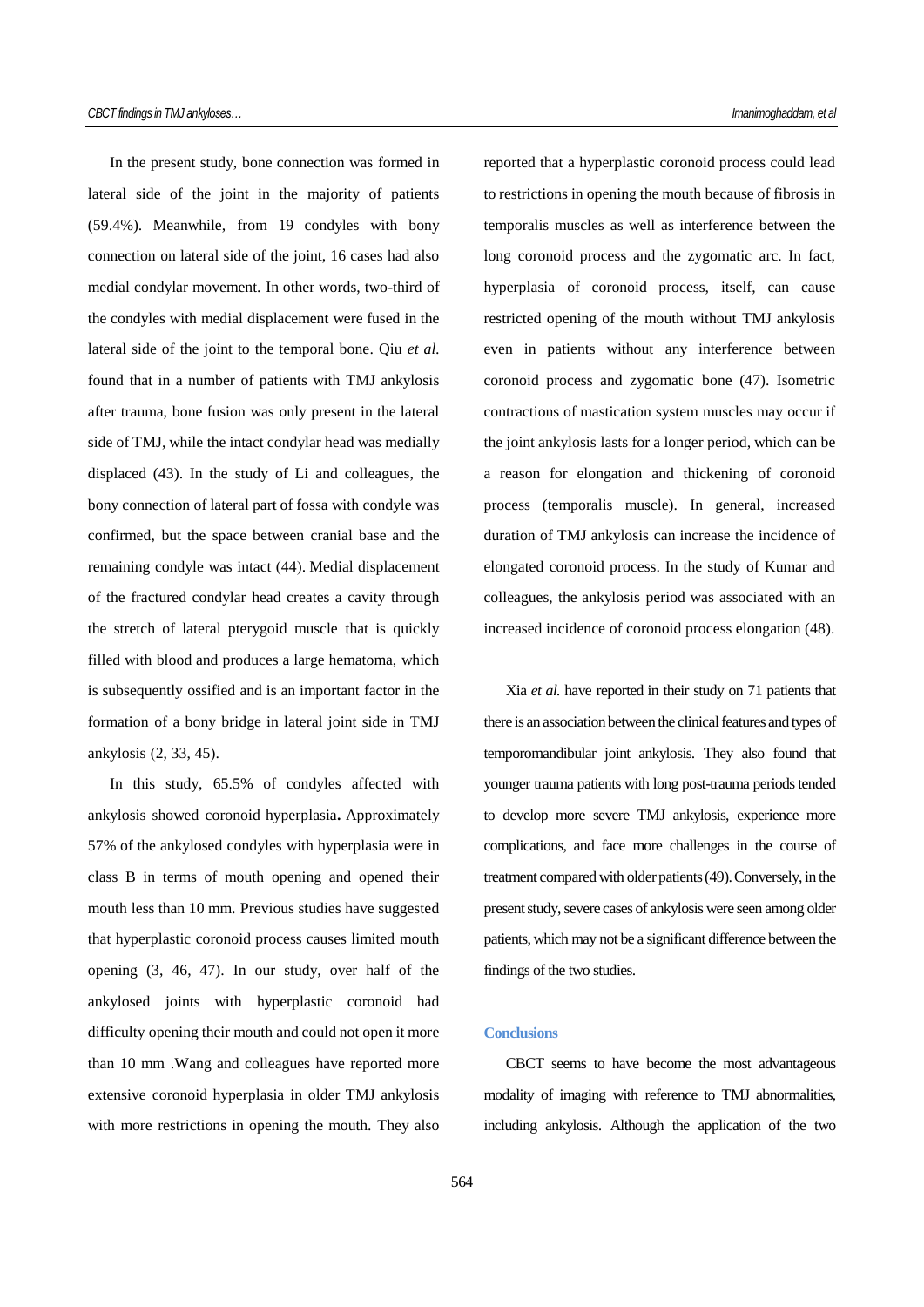common classifications (Sawhney's and Dongmei's) produced a low level of agreement in terms of radiological findings, it appears that the employment of such classifications in conjunction with CBCT imaging is a promising approach for the diagnosis and evaluation of TMJ ankylosis. Such statement sounds even more reasonable when considering a number of comparative benefits that CBCT imaging tends to provide, such as: no image overlap or distortion, refined radiation dose, pixel enhancement and the ability to display hard tissues.

# **References**

- 1. Alomar X, Medrano J, Cabratosa J, Clavero JA, Lorente M, Serra I, et al. Anatomy of the temporomandibular joint. Semin Ultrasound CT MR 2007; 28(3):170-83.
- 2. Deng TG, Liu CK, Liu P, Zhang LL, Wu LG, Zhou HZ, et al. Influence of the lateralpterygoid muscle on traumatic temporomandibular joint bony ankylosis. BMC Oral Health 2016; 16(1):62.
- 3. Bello SA, Aluko Olokun B, Olaitan AA, Ajike SO. Aetiology and presentation of ankylosis of the temporomandibular joint: report of 23 cases from Abuja, Nigeria. Br J Oral Maxillofac Surg 2012; 50(1):80-4.
- 4. Arakeri G, Kusanale A, Zaki GA, Brennan PA. Pathogenesis of post-traumatic ankylosis of the temporomandibular joint: a critical review. Br J Oral Maxillofac Surg 2012; 50(1):8-12.
- 5. Kumar LK, Manuel S, Kurien NM, Khalam SA, Menon VP. An interesting radiological picture of post traumatic TMJ ankylosis due to sagittal condylar fracture. Int J Surg Case Rep 2015; 12:11- 4.
- 6. Ko EW, Huang CS, Chen YR, Figueroa AA. Cephalometric craniofacial characteristics in

#### **Acknowledgements**

This study was made possible with the generous support rendered by the Vice Chancellor for Research of Mashhad University of Medical Sciences in the form of a grant (No. 941569), for which the authors are very grateful.

# **Conflict of Interest Statement**

None

patients with temporomandibular joint ankylosis. Chang Gung Med J 2005; 28(7):456-66.

- 7. Ahmad M, Hollender L, Anderson Q, Kartha K, Ohrbach R, Truelove EL, et al. Research diagnostic criteria for temporomandibular disorders (RDC/TMD): development of image analysis criteria and examiner reliability for image analysis. Oral Surg Oral Med Oral Pathol Oral Radiol Endod 2009; 107(6):844-60.
- 8. Crow H, Parks E, Campbell JH, Stucki DS, Daggy J. The utility of panoramic radiography in temporomandibular joint assessment. Dentomaxillofac Radiol 2014; 34(2):91-5.
- 9. Aggrawal S, Mulkhopadhyay S, Berry M, Bhargava S, Bony ankylosis of the temporomandibular joint: a computed tomography study. Oral surgery, oral meducune, oral pathology 1990;69(1):128-32
- 10. Yan Y, Zhang Y, Sun Z, Li J, Xiao E, An J. The relationship between mouth opening and computerized tomographic features of posttraumatic bony ankylosis of the temporomandibular joint. Oral Surg Oral Med Oral Pathol Oral Radiol Endod 2011; 111(3):354-61.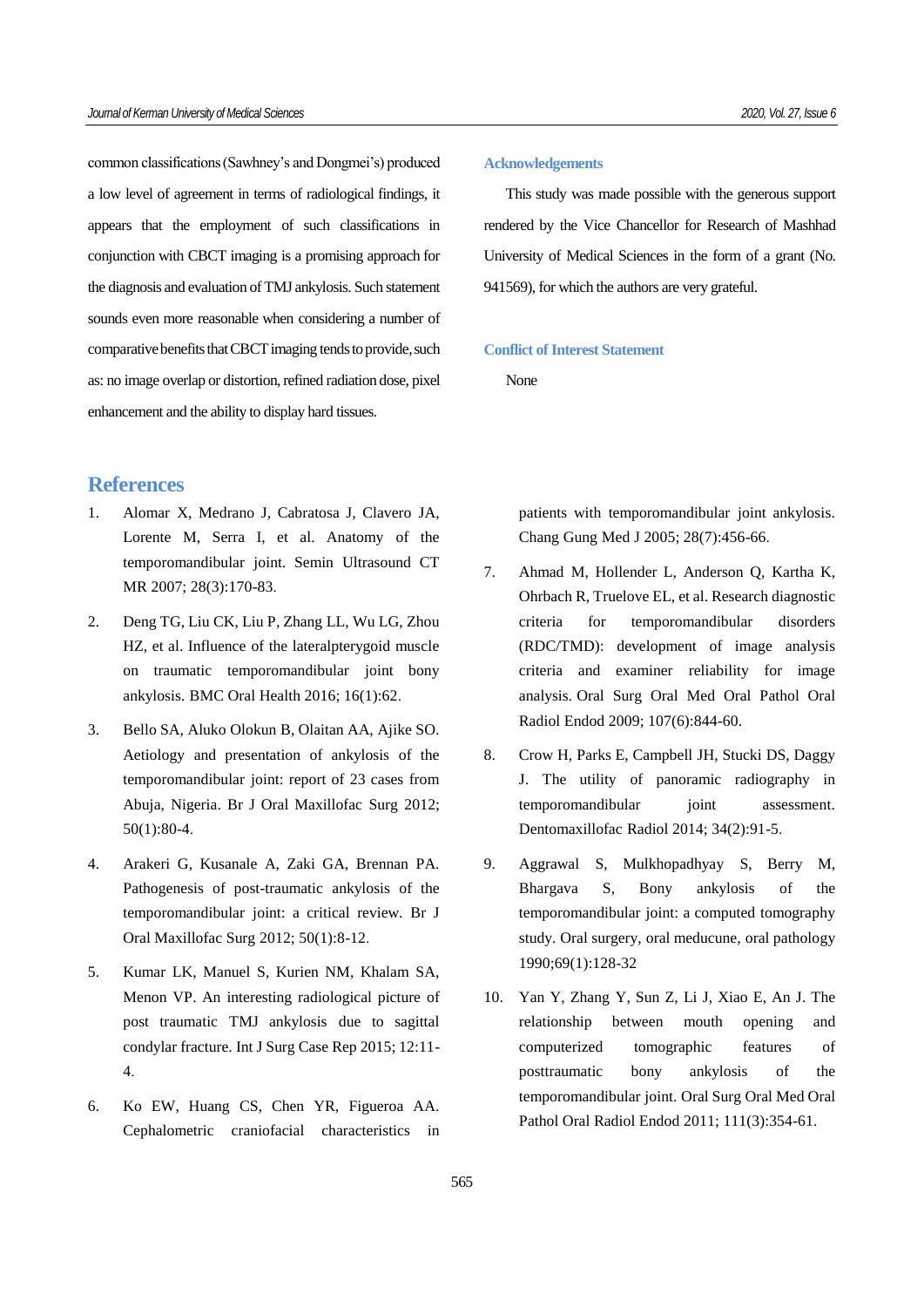- 11. Roh HS, Kim W, Kim YK, Lee JY. Relationships between disk displacement, joint effusion, and degenerative changes ofthe TMJ in TMD patients based on MRI findings. J Craniomaxillofac Surg 2012; 40(3):283-6.
- 12. Alkhader M, Kuribayashi A, Ohbayashi N, Nakamura S, Kurabayashi T. Usefulness of cone beam computed tomography in temporomandibular joints with soft tissue pathology. Dentomaxillofac Radiol 2010; 39(6):343-8.
- 13. He D, Yang C, Chen M, Zhang X, Qiu Y, Yang X, et al. Traumatic temporomandibular joint ankylosis: our classification and treatment experience. J Oral Maxillofac Surg 2011; 69(6):1600-7.
- 14. Anyanechi CE. Temporomandibular joint ankylosis caused by condylar fractures: a retrospective analysis of cases at an urban teaching hospital in Nigeria. Int J Oral Maxillofac Surg 2015; 44(8):1027-33.
- 15. Shintaku WH, Venturin JS, Azevedo B, Noujeim M. Applications of cone-beam computed tomography in fractures of the maxillofacial complex. Dent Traumatol 2009; 25(4):358-66.
- 16. Katsnelson A, Markiewicz MR, Keith DA, Dodson TB. Operative management of temporomandibular joint ankylosis: a systematic review and metaanalysis. J Oral Maxillofac Surg 2012; 70(3):531- 6.
- 17. Hintze H, Wiese M, Wenzel A. Cone beam CT and conventional tomography for the detection of morphological temporomandibular joint changes. Dentomaxillofac Radiol 2007; 36(4):192-7.
- 18. Honda K, Larheim TA, Maruhashi K, Matsumoto K, Iwai K. Osseous abnormalities of themandibular condyle: diagnostic reliability of cone beam computed tomography compared with helical computed tomography based on an autopsy

material. Dentomaxillofac Radiol 2006; 35(3):152- 7.

- 19. Honey OB, Scarfe WC, Hilgers MJ, Klueber K, Silveira AM, Haskell BS, et al. Accuracy of conebeam computed tomography imaging of the temporomandibular joint: comparisons with panoramic radiology and linear tomography. Am J Orthod Dentofacial Orthop 2007; 132(4):429-38.
- 20. Tsiklakis K. Cone beam computed tomographic findings in temporomandibular joint disorders. Alpha Omegan 2010; 103(2):68-78.
- 21. Ludlow JB, Ivanovic M. Comparative dosimetry of dental CBCT devices and 64-slice CT for oral and maxillofacial radiology. Oral Surg Oral Med Oral Pathol Oral Radiol Endod 2008; 106(1):106-14.
- 22. Schulze D, Heiland M, Thurmann H, Adam G. Radiation exposure during midfacial imaging using 4- and 16-slice computed tomography, cone beam computed tomography systems and conventional radiography. Dentomaxillofac Radiol 2004; 33(2):83-6.
- 23. Sawhney CP. Bony ankylosis of the temporomandibular joint: follow-up of 70 patients treated with arthroplasty and acrylic spacer interposition. Plast Reconstr Surg 1986; 77(1):29- 40.
- 24. White SC, Pharoah MJ. Oral Radiology: Principles and Interpretation. 7th ed. Amsterdam: Elsevier, Health Sciences Division; 2014.
- 25. Andersson J, Hallmer F, Eriksson L. Unilateral mandibular condylar fractures: a 31-year follow-up of non-surgical treatment. Int J Oral Maxillofac Surg 2007; 36(4):310-4.
- 26. Remi M, Christine MC, Gael P, Soizick P, Joseph-Andre J. Mandibular fractures in children: long term results. Int J Pediatr Otorhinolaryngol 2003; 67(1):25-30.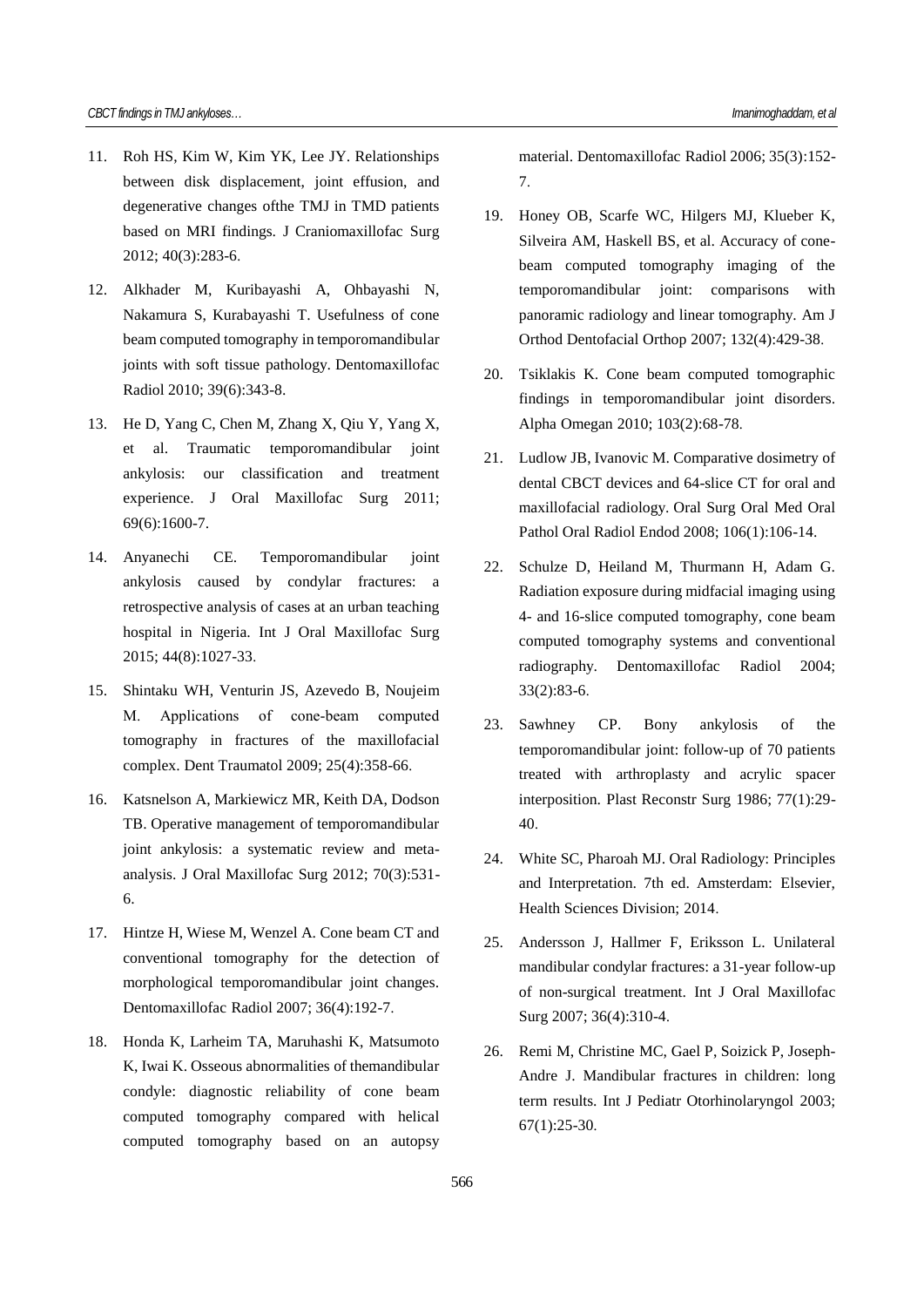- 27. Rutges JP, Kruizinga EH, Rosenberg A, Koole R. Functional results after conservative treatment of fractures of the mandibularcondyle. Br J Oral Maxillofac Surg 2007; 45(1):30-4.
- 28. Malik NA. Textbook of Oral and Maxillofacial Surgery. 3rd ed. New Delhi: Jaypee Brothers Medical Pub; 2012.
- 29. Dahlstorm L, Kahnberg KE, Lindahl L. 15years follow-up on condylar fractures. Int J Oral Maxillofac Surg 1989;18(1):18-23.
- 30. Nam SM, Kim YB, Lee SJ, Park ES, Lee JH. A comparative study of intraoral versus retromandibular approach in the management of subcondylar fracture. BMC Surgery 2019; 19(1):28.
- 31. Vasconcelos BC, Bessa-Nogueira RV, Cypriano RV. Treatment of temporomandibular joint ankylosis by gap arthroplasty. Med Oral Patol Oral Cir Bucal 2006; 11(1):66-9.
- 32. El-Hakim IE, Metwalli SA. Imaging of temporomandibular joint ankylosis. A new radiographic classification. Dentomaxillofac Radiol 2002; 31(1):19-23.
- 33. Ferretti C, Bryant R, Becker P, Lawrence C. Temporomandibular joint morphology following post-traumatic ankylosis in 26 patients. Int J Oral Maxillofac Surg 2005; 34(4):376-81.
- 34. Long X, Goss AN. Pathological changes after the surgical creation of a vertical intracapsular condylar fracture. Int J Oral Maxillofac Surg 2007; 36(9):834-7.
- 35. Meng FW, Zhao JL, Hu KJ, Liu YP. A new hypothesis of mechanisms of traumatic ankylosis of temporomandibular joint. Med Hypotheses 2009; 73(1):92-3.
- 36. Rowe NL. Ankulosis of the temporomandibular joint. Journal of the Royal College of Surgeons of Edinburgh. 1982;27(2);67-79.
- 37. Duan D, Zhang Y . A clinical investigation on disc displacement in sagittal fracture of the mandibular condyle and its association with TMJ ankylosis development. International journal of oral and maxillofacial surgery. 2011; 40(2):134-8.
- 38. Long X, Goss AN. A sheep model of intracapsular condylar fracture. Journal of Oral and Maxillofacial Surgery 2007; 65(6):1102-8.
- 39. Dongmei He, Ellis 3rd E, Zhang Y. Etiology of temporomandibular joint ankylosis secondary to condylar fractures: the role of concomitant mandibular fractures. J Oral Maxillofac Surg 2008; 66(1):77-84.
- 40. Xiang GL, Long X, Deng MH, Han QC, Meng QG, Li B. A retrospective study of temporomandibular joint ankylosis secondary to surgical treatment of mandibular condylar fractures. Br J Oral Maxillofac Surg. 2014; 52(3):270-4ahlstorm L, Kahnberg KE, Lindahl L. 15years follow-up on condylar fractures. Int J Oral Maxillofac Surg 1989;18(1):18-23.
- 41. Zhang Y, He DM, Ma XC. [Posttraumatic temporomandibular joint ankylosis: clinical development and surgical management]. Zhonghua Kou Qiang Yi Xue Za Zhi 2006; 41(12):751-4. [In Chinese].
- 42. Pirok Dj, Merrik RG. Dislocation of the mandibular condyle into the middle cranial fossa. Report of a case. Oral surgery, oral medicine and oral pathology. 1970;29(1):13-8.
- 43. Qiu YT, Yang C, Wang YI, chen MJ, Zhang SY. Diagnosis and surgical treatment of temporomandibular joint ankylosis resulting from intracapsular conyle fracture. China Journal of Oral and Maxillofacial Surgery 2006;2:003.